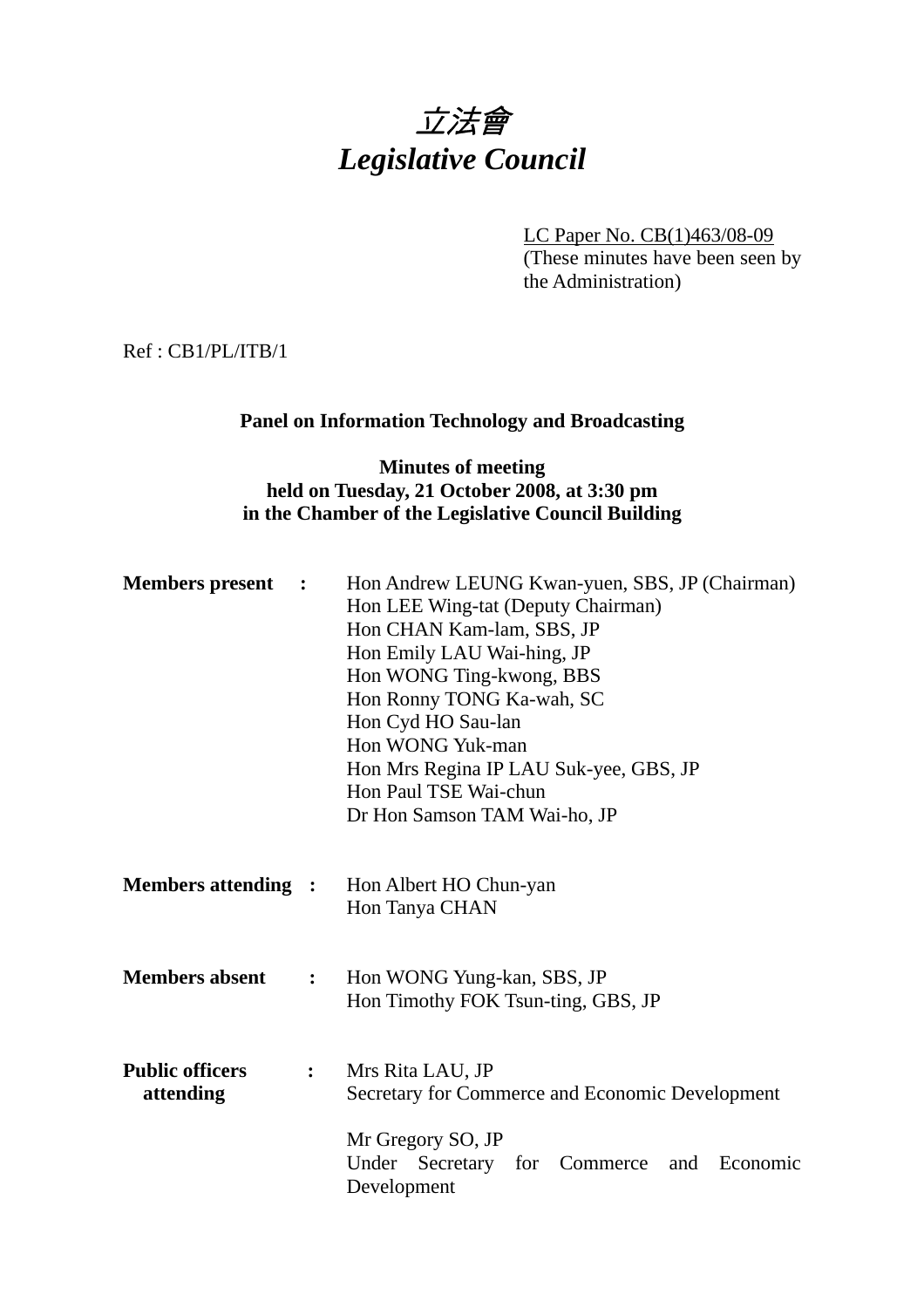|                                                                    | Mr Duncan PESCOD, JP<br>Permanent Secretary for Commerce and Economic<br>Development (Communications and Technology)                                                                                                            |
|--------------------------------------------------------------------|---------------------------------------------------------------------------------------------------------------------------------------------------------------------------------------------------------------------------------|
|                                                                    | Mr Alan SIU, JP<br>Deputy Secretary for Commerce and Economic<br>Development (Communications and Technology)                                                                                                                    |
|                                                                    | Mr Jeremy GODFREY<br><b>Government Chief Information Officer</b><br>Office of the Government Chief Information Officer                                                                                                          |
|                                                                    | Mr Eddy CHAN Yuk-tak, JP<br><b>Commissioner for Innovation and Technology</b>                                                                                                                                                   |
|                                                                    | Mrs Marion LAI, JP<br>Director-General of Telecommunications                                                                                                                                                                    |
| <b>Clerk in attendance : Ms YUE Tin-po</b>                         | Chief Council Secretary (1)3                                                                                                                                                                                                    |
| <b>Staff in attendance</b>                                         | : Ms Annette LAM<br>Senior Council Secretary (1)3                                                                                                                                                                               |
|                                                                    | Mr KWONG Kam-fai<br>Council Secretary (1)3                                                                                                                                                                                      |
|                                                                    | Ms May LEUNG<br>Legislative Assistant (1)6                                                                                                                                                                                      |
| I.<br>2008-2009 Policy Address                                     | Briefing by the Secretary for Commerce and Economic Development<br>on relevant policy initiatives featuring in the Chief Executive's<br>$(LC$ Paper No. $CB(1)49/08-09(01)$ -- Paper<br>provided<br>the<br>by<br>Administration |
| LC Paper No. $CB(1)95/08-09(01)$<br>the<br>(tabled)<br>at<br>2008) | -- Speaking note of the Secretary<br>meeting and<br>for Commerce and Economic<br>subsequently issued on 22 October<br>Development)                                                                                              |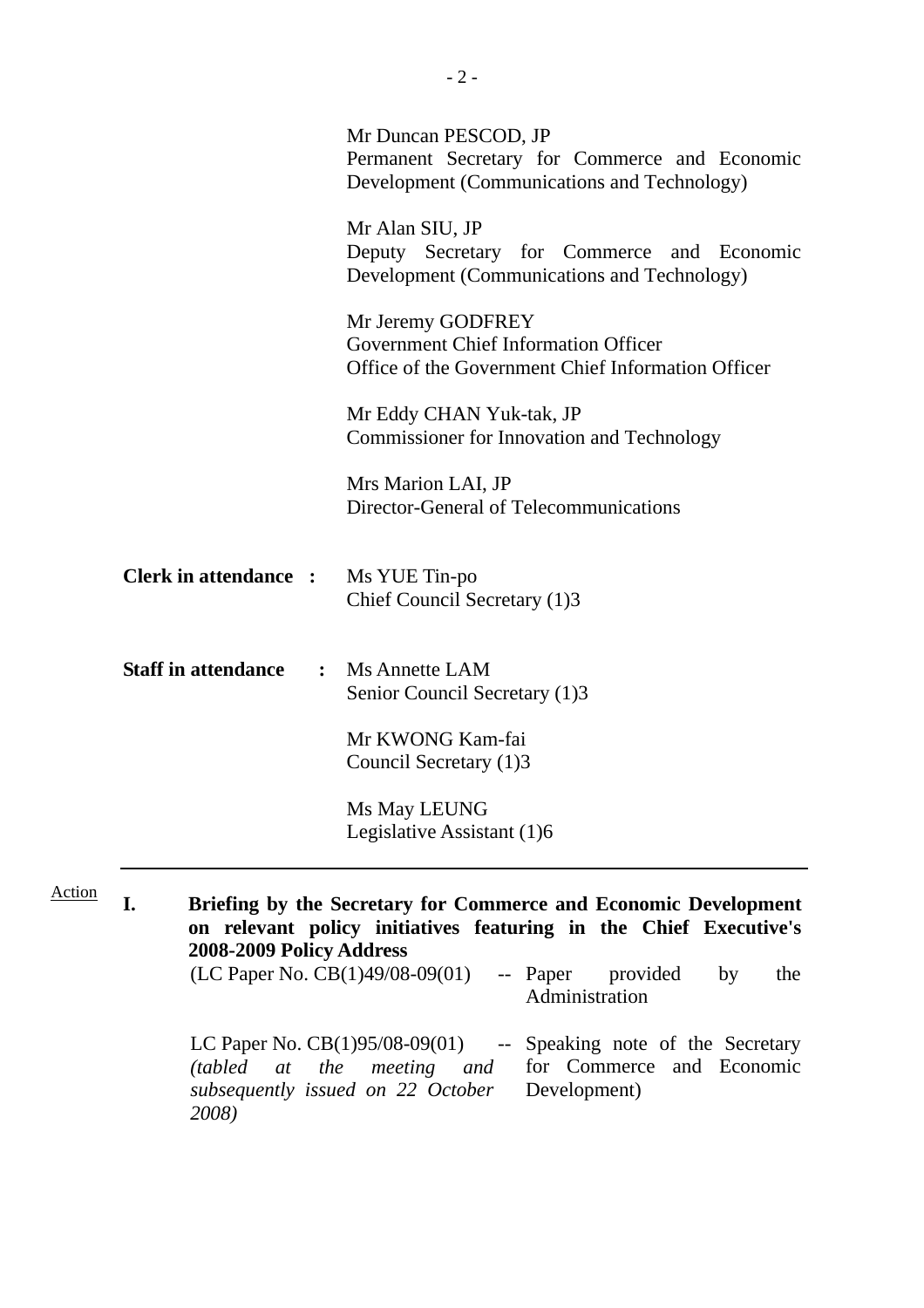# *Other relevant documents*

- (a) Address by the Chief Executive at the Legislative Council meeting on 15 October 2008 – "Embracing New Challenges" (*issued on 15 October 2008*); and
- (b) The 2008-2009 Policy Address "Policy Agenda" (*issued on 15 October 2008*).

## Briefing by the Secretary for Commerce and Economic Development

 At the Chairman's invitation, the Secretary for Commerce and Economic Development (SCED) briefed members on the policy initiatives related to the Communications and Technology Branch of the Commerce and Economic Development Bureau under the 2008-2009 Policy Address and Policy Agenda. These included both new and on-going initiatives in the areas of creative industries, telecommunications services, technology development, information technology, review of Control of Obscene and Indecent Articles Ordinance (COIAO), and public service broadcasting. Details of the policy initiatives were set out in the Administration's paper (LC Paper No. CB(1)49/08-09(01)) issued on 16 October 2008.

## Discussion

# *Film Development Fund*

2. On the injection of \$300 million into the Film Development Fund (FDF) to expand its scope for assisting the sustainable development of the local film industry, Mr CHAN Kam-lam was concerned that the FDF had not been fully utilized as he understood that only a few applications had been received so far. He enquired about the reasons for the low utilization of the FDF by local film makers.

3. In reply, SCED advised that since the injection of \$300 million into and expansion of the scope of the FDF to finance small-to-medium budget film productions in July 2007, a total of 12 applications in respect of film productions had been received up to end October 2008. Of these, six were approved, three rejected, and one being processed. Two applications were withdrawn by the applicants. Given that invitation for applications only started in October 2007, SCED said that the response from the industry so far was satisfactory.

# *Technology development*

4. Referring to the technology development and the development of scientific research in the policy address, Dr Samson TAM said that the technology industry was concerned about the lack of an overall policy framework for technology development in Hong Kong and the use of resources in applied research and development (R&D) projects for industrial application and commercialization of the R&D results. Citing the reports on innovation and technology policy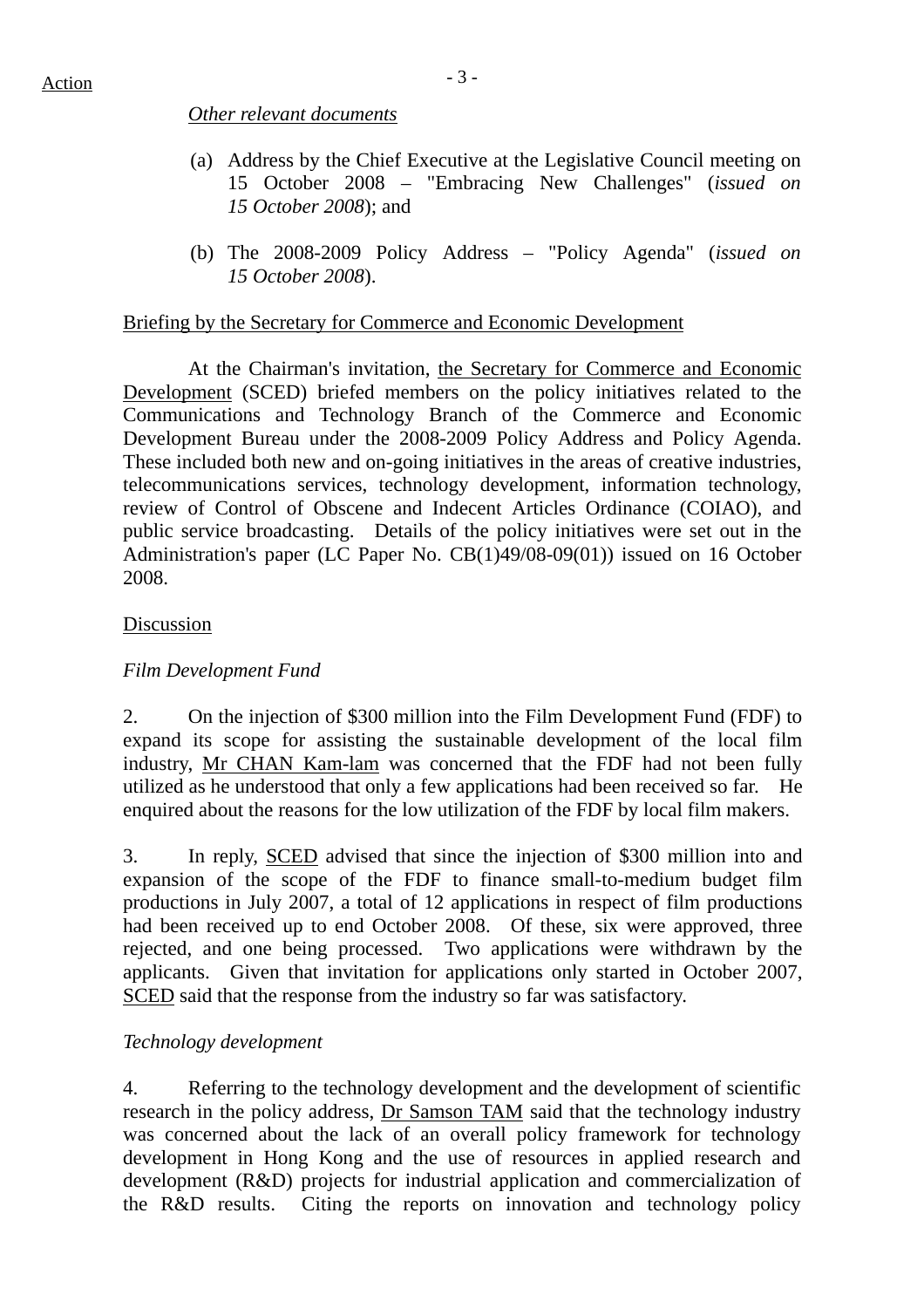$Action$ 

published by the Chief Executive's Commission on Innovation and Technology (CE's Commission) under the chairmanship of the late Professor Chang-lin TIEN in 1998-1999, Dr TAM enquired whether any new policy framework for innovation and technology had since been mapped out, and what measures had been put in place to optimize the effectiveness of applied R&D and to ensure greater synergy among different components of the innovation and technology programmes.

5. In response, SCED highlighted that it was the Government's policy to further strengthen Hong Kong's technology development, promote R&D and technological entrepreneurship, and foster university-industry collaboration through financial and infrastructural support for upstream, midstream and downstream R&D projects. To take forward the recommendations of the CE's Commission towards realizing the vision of making Hong Kong a regional hub of innovation and technology, a range of initiatives had been launched over the years, including the setting up of the Innovation and Technology Commission (ITC) along with the Innovation and Technology Fund (ITF) and R&D centres, the Hong Kong Science and Technology Parks Corporation, the Applied Science and Technology Research Institute, and the Cyberport Digital Entertainment Incubation-cum Training Programme. A Steering Committee on Innovation and Technology chaired by SCED had been set up with members drawn from relevant Government bureaux, industry, academia, and innovation and technological organizations to advise on and coordinate the formulation and implementation of innovation and technology policies. The objective was to optimize the contributions of innovation and technology programmes to Hong Kong's economic development. Infrastructural and financial support for innovation and technology was provided through various schemes/programmes under the ITF to enhance university-industry partnership in collaborative research and commercial projects in R&D. Private sector companies were also encouraged to leverage on universities' knowledge and research capability in furthering their technological development and business innovation. To strengthen investment in R&D personnel and to attract promising university graduates to undertake R&D projects supported by the ITF, the Internship Programme under the ITF was enhanced with higher internship allowances. The Programme was also expanded to include postgraduate students as well as non-local graduates and was extended to the R&D centres set up under the ITF.

6. SCED added that the Administration was well aware that Hong Kong's strength in applied research, the sound intellectual property protection regime, and the strategic proximity to the Pearl River Delta (PRD) Region should be harnessed to develop Hong Kong as a regional technology service hub. With this objective in mind, five new R&D centres were set up in 2006 to undertake industry-oriented research projects focusing on technologies that were in increasing demand in the PRD Region. In response to Dr Samson TAM's request, SCED undertook to provide information on R&D projects undertaken by local universities that were successfully commercialized for industrial applications in the past five years.

(*Post-meeting note*: The information provided by the Administration was issued to members vide LC Paper No. CB(1)164/08-09(01) on 5 November 2008.)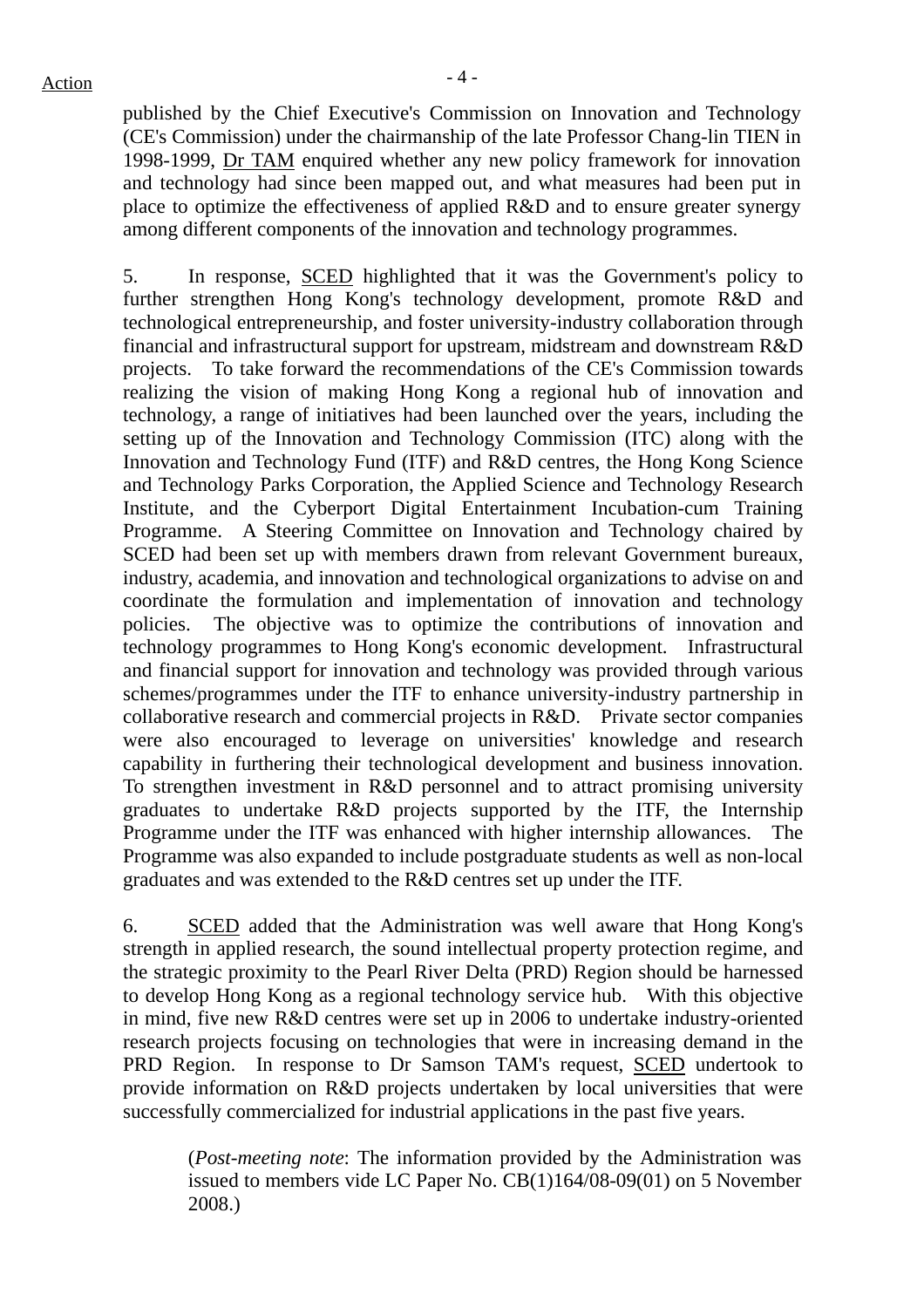# *E-Government*

7. Noting that the initiatives on the E-Government and e-Cert Smart ID Card of the HongKong Post had not been very successful, Mr CHAN Kam-lam sought elaboration on the Administration's proposal for a personalized and user-centric service on the Government portal.

8. In response, the Government Chief Information Officer (GCIO) of the Office of the Government Chief Information Officer explained that in pursuit of the principle of "people-based governance", pilot initiatives to further upgrade the existing Government portal (GovHK) to provide a more personalized and user-centric service to the public would be rolled out in phases with new features and services being added progressively. Features being considered under the first phase included a personalized web page showing the services that the user had subscribed to. Using one log-in account, users could access multiple e-Government services and handle various online transactions. Other features included channels for making suggestions of new services that a user might find useful, updates on progress of applications already submitted, reminders of forthcoming deadlines, a message-box for communicating with the Government, relevant news feeds, and an integrated service for answers to frequently asked questions. In the longer-term, the portal and its supporting infrastructure could be used to improve Government services delivery and bring more convenience to the general public through integrating or streamlining services currently provided by different Bureaux/Departments.

# *Information security*

9. Referring to the incidents of personal information leakage involving various Government Bureaux/Departments and public bodies, Mr WONG Yuk-man enquired whether the Government would compensate the affected victims for the damages they suffered. He also sought elaboration on the security enhancement programmes and measures that had been put in place to step up information security.

10. In response, SCED said that the Administration adopted a multi-pronged approach to enhance information security and strengthen the protection of Government-held data against emerging security threats. These information security enhancement programmes included risk assessment by Bureaux/Departments in respect of processing, storing and viewing data outside the office environment, training and awareness programmes for Government staff on information security threats and security requirements; technical and procedural measures to enhance protection of information systems and data; strengthening security compliance checking; and review of information security regulations and policies. In response to Mr WONG Yuk-man's request, SCED undertook to provide further information on the progress of the enhancement programmes implemented for Members' reference.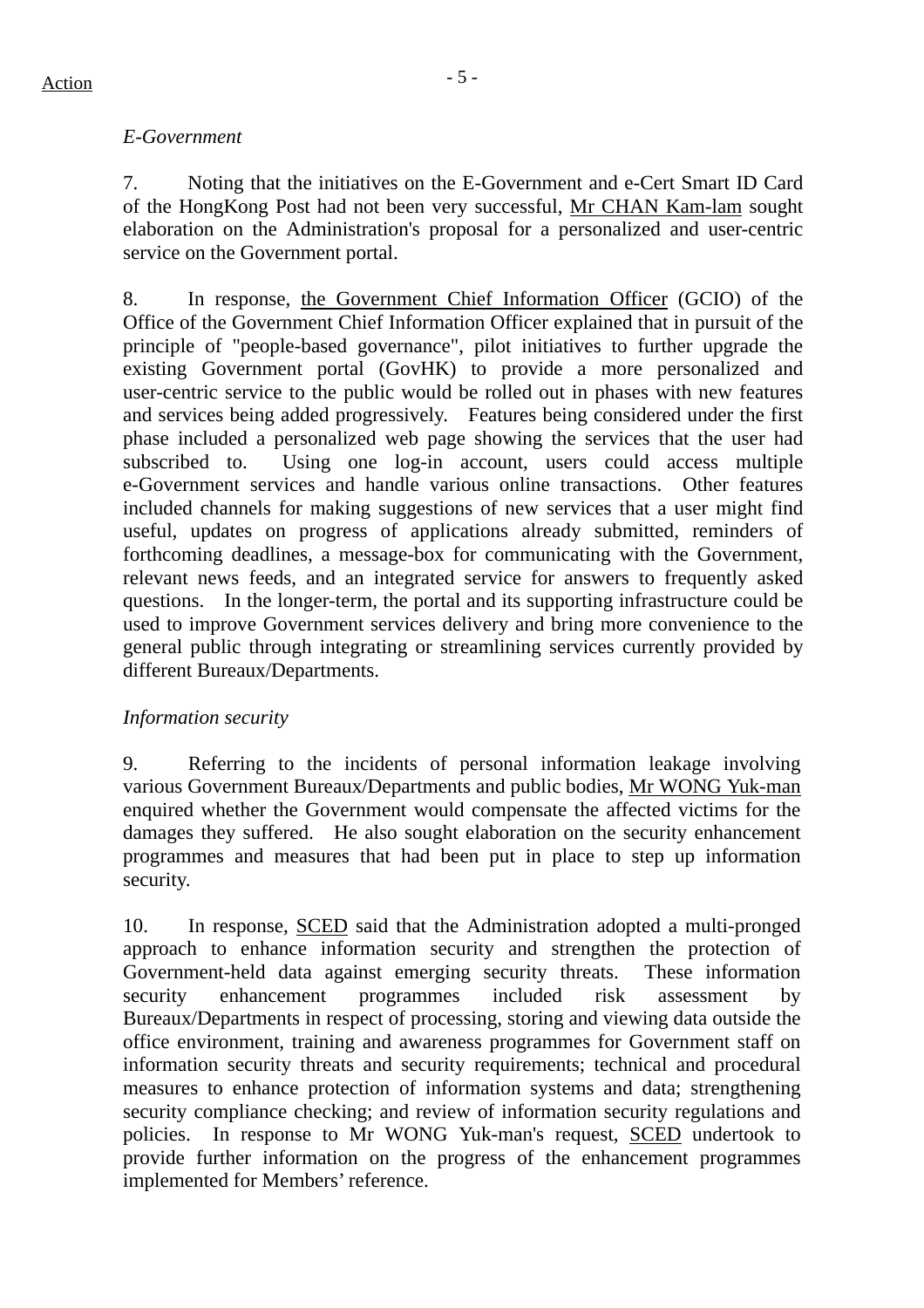(*Post-meeting note*: The information provided by the Administration was issued to members vide LC Paper No. CB(1)205/08-09 on 13 November 2008.)

# *Review of public service broadcasting and the future of RTHK*

11. Ms Emily LAU expressed grave concern about the delay in releasing the consultation paper on the review of public service broadcasting (PSB) and the future of RTHK. She expressed regret that the Administration had failed to come up with a clear timetable for the consultation exercise. She considered that the Administration owed the public and RTHK staff an explanation of the Government's position on the future of PSB and RTHK. She said that the people of Hong Kong wanted an independent public service broadcaster that would uphold the principles of editorial freedom rather than having media organizations that exercised self-censorship as was currently the case in Hong Kong. She questioned whether the Administration recognized the need for a PSB in Hong Kong. She urged the Administration to provide a timetable for the consultation as soon as possible and to widely consult the public, particularly at district level.

12. In response, SCED highlighted that the Government recognized that there was a genuine need for a PSB and attached great importance to the review of PSB and the future of RTHK. She said that the review would have far-reaching implications for the social and cultural developments in Hong Kong, including the future of RTHK and the local broadcasting industry as a whole. As these issues including those on community broadcasting and public access channels were complicated, and bearing in mind the Director of Broadcasting had assumed duty only for three months since August 2008, more time was needed for the Administration to consider all the related issues carefully in preparing for a comprehensive consultation exercise. She assured members that the Administration was making the best effort to complete the preparation work, and drafting the consultation paper as soon as possible. The general public and RTHK staff would be fully engaged in the consultation when mapping out the future of PSB and RTHK.

13. On editorial independence of RTHK, SCED said that there was no pre-censorship in Hong Kong as the editorial responsibility rested with the television programme service licensees and sound broadcasting licensees. She stressed that RTHK all along enjoyed editorial independence and was free from any Government interference in its programming decisions. Under the Memorandum of Understanding signed with the then Secretary for Recreation and Culture, RTHK agreed to comply with the relevant codes of practice on programme standards issued by the Broadcasting Authority to provide fair, balanced and objective news, public affairs, and general programming that informed, educated and entertained the public.

14. Ms Cyd HO noted that RTHK had been specifically targeted by the Audit Commission for auditing four times in the past, and that high calibre staff committed to the ideals of freedom of expression and editorial independence were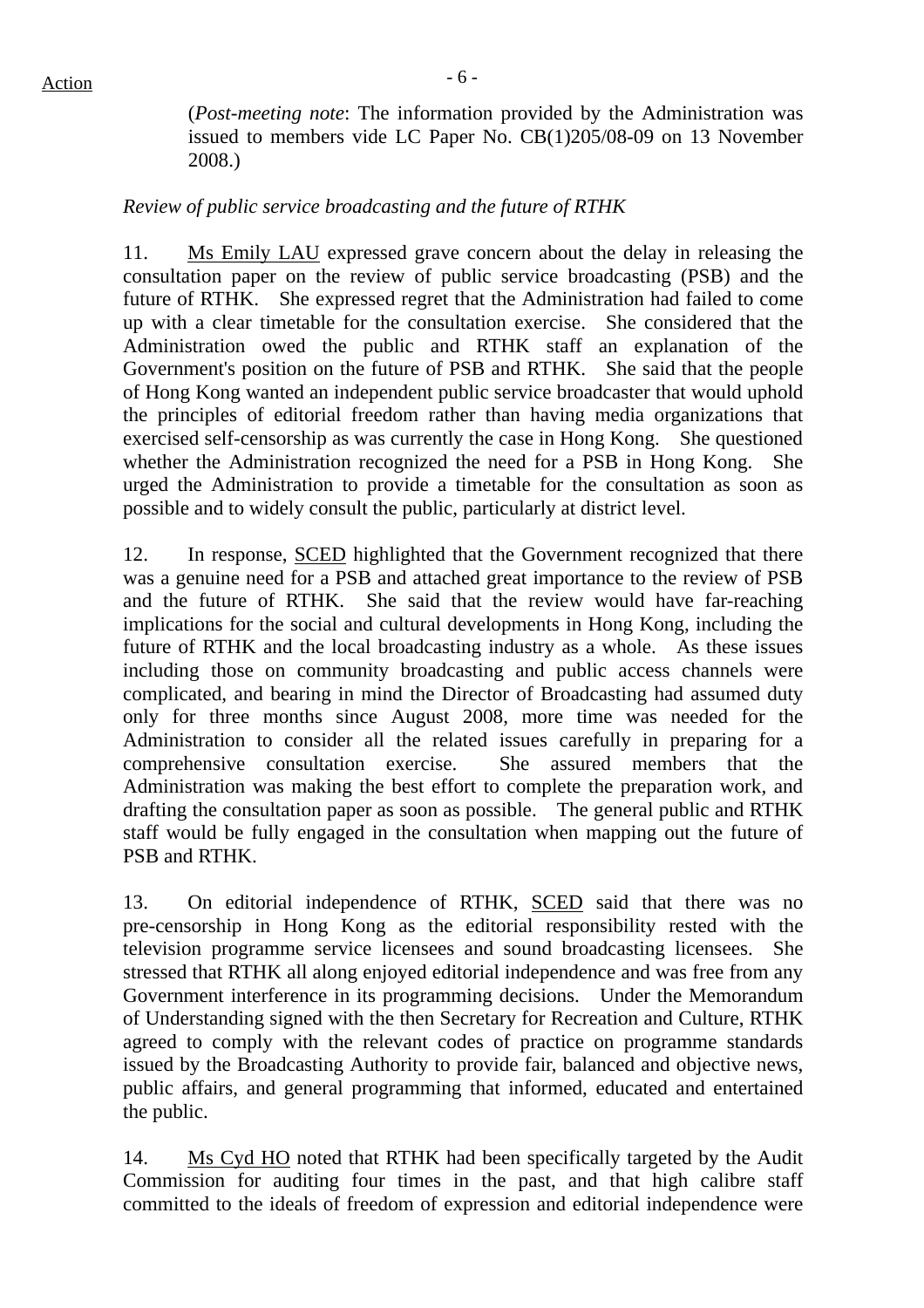leaving the service. She queried whether it was the Government's hidden agenda to gradually deprive the normal operation of RTHK, and expressed concern about the future of RTHK in view of the prevailing circumstances.

15. In response, SCED clarified that the Commerce and Economic Development Bureau had no role to play in the independent auditing of RTHK by the Audit Commission. She emphasized that there was no question of the Administration trying to deprive the normal operation of RTHK which, as a Government department serving the role of a public broadcaster, was allocated annual provision for its operation.

16. Mr WONG Yuk-man expressed disappointment about the lack of community channels/platforms for the expression of diverse views, as revealed by the charges against the Citizens' Radio (CR) for unlicensed broadcast and the prosecution of a number of persons including himself for attending the programme as guest speakers. Mr WONG said that he was preparing a submission to the Administration on issues covering the review of PSB, the future of RTHK, community channels, public access channels, as well as the review of COIAO and the Telecommunications Ordinance (Cap. 106). SCED welcomed Mr WONG to give his views for the Administration's consideration.

# *Review of Control of Obscene and Indecent Articles Ordinance*

17. Mr LEE Wing-tat queried the impartiality of the COIAO consultation exercise launched on 3 October 2008. He said that some of the proposals put forth in the consultation document had raised much public concern, such as the requirement for Internet users to input credit card data before accessing webpage containing indecent materials, and requirement for internet service providers (ISPs) to provide filtering software and display warnings for websites containing indecent materials. Another proposal that had drawn public criticism was empowering enforcement agencies, upon receipt of a judicial warrant, to issue a "take down notice" to the indecent websites or the ISPs concerned. Some members of the public and ISPs were concerned that the suggested measures would impede the free flow of information and restrict the freedom of expression. Mr LEE pointed out that a large volume of transient information went through the Internet every day and such materials were often extraterritorial in nature with the host websites based overseas which were not subject to the laws of Hong Kong. Moreover, users could easily disguise their identities when distributing information on the Internet. Mr LEE therefore questioned whether it was feasible to regulate obscenity on the Internet. He also asked whether the industry and ISPs concerned had been consulted on the enforceability of the measures proposed.

18. Mr WONG Yuk-man expressed grave reservation about the regulation of materials transmitted through the Internet. He queried whether it was the intention of the Administration to curb the free flow of information, restrict the freedom of expression, and turn Hong Kong into a cyber police state as was the case in the Mainland. He criticized the Government for trying to impose a main-stream value system on the cyber world and on young people, under the pretext of protecting the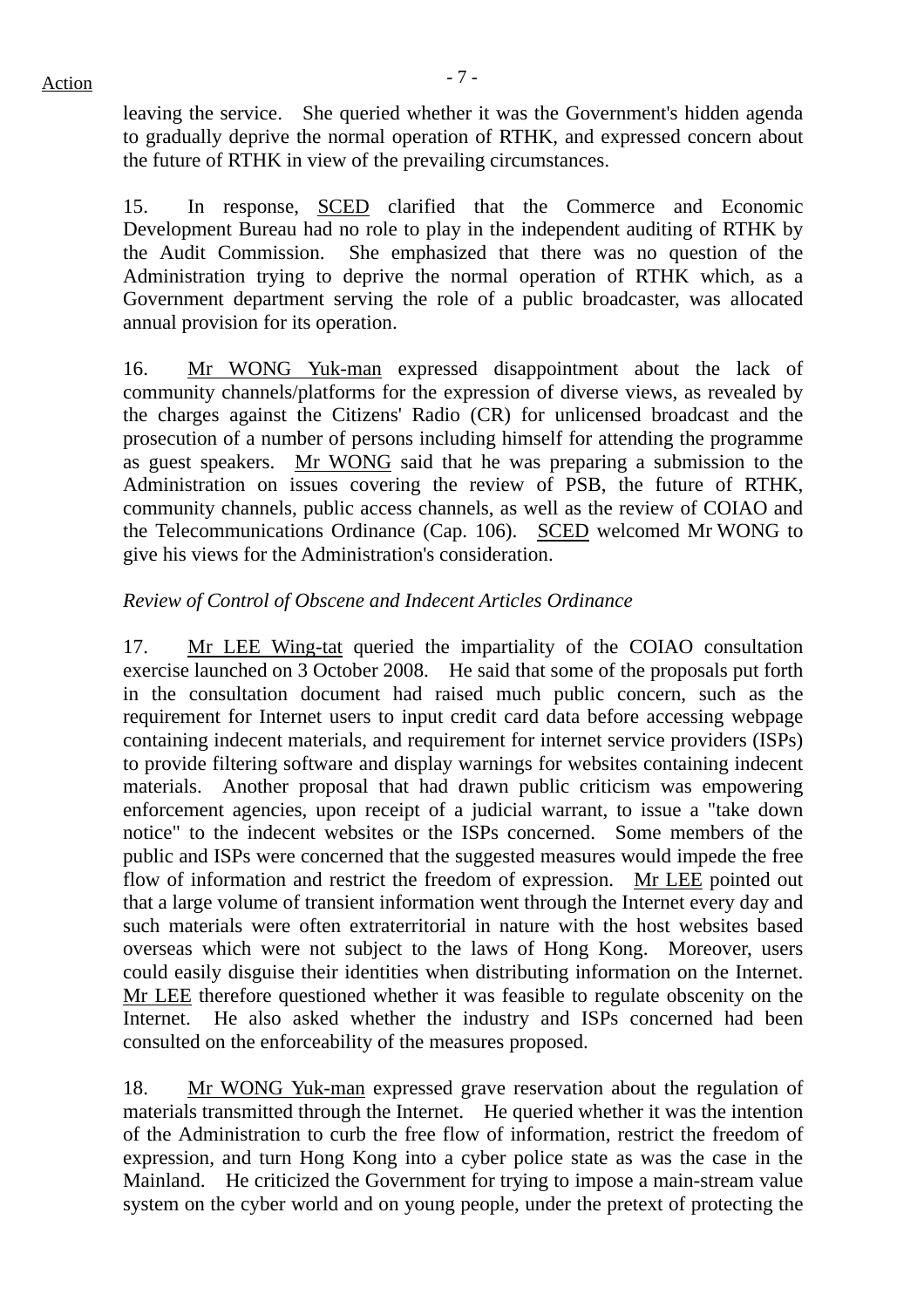young generation from the harmful effects of indecent and obscene materials.

19. SCED responded that a lot of comments received over the past weeks upon the release of the consultation document showed that there were public misconceptions about the proposals, and such misconceptions would need to be clarified. SCED stressed that the Government would make every effort to preserve the free flow of information and freedom of expression which were the core values of Hong Kong and were protected by the law. She noted that over the past few years, the community, particularly parents, were increasingly concerned about the dissemination of obscene or indecent materials in print media and the prevalence of objectionable materials in new media such as the Internet, which was growing in popularity especially among the youth. Against this background, a comprehensive review of the COIAO was considered necessary to ensure that the regulatory regime was able to meet the changing aspiration of the community. SCED further stressed that the Government was open-minded and had no predetermined position in the public consultation on the review of COIAO. Taking into account overseas practices and local experience, the Administration had set out in its consultation document the key issues relating to the operation of the COIAO and a wide range of other relevant areas for public discussion. The consultation exercise would be conducted in two stages. The first stage of the COIAO consultation launched on 3 October 2008 aimed to seek the views of the public, industry and the media on the issues raised. Various consultation formats would be adopted, such as town hall meetings open to District Council members and the public, focus group discussions for various sectors, public opinion surveys, and online discussion forums. With the feedback gathered during the four-month consultation period, the Administration would come up with more specific proposals for the second round of public consultation.

20. On the regulation and enforceability of objectionable Internet content, SCED said that as in many overseas jurisdictions, the proliferation of information transmitted in a globalized and transient way by users who were not required to reveal their identities posed difficulties and constraints on Internet regulation. Given that it was impracticable to actively monitor information transmitted over the Internet due to its vast volume and transient nature, it was hoped that the industry and ISPs would take up the social responsibility to help monitor Internet content to protect young people from indecent and obscene materials. The Administration had held consultation with the industry before drawing up the consultation document, and the measures set out in the consultation document for public discussion were practices deployed in some advanced economies.

21. Ms Cyd HO expressed regret that the COIAO consultation document had given too much emphasis on cost effectiveness, work load, and enforceability, but made little reference to preservation of the free flow of information and protection of personal privacy which were core social values and basic human rights guaranteed by the law. She referred to the Obscene Articles Tribunals' recent classification of the articles published in the Chinese University's CU Student Press and the article in Ming Pao reprinting the Student Press' questionnaire as "indecent" and said these were attempts to restrict the freedom of expression and free flow of